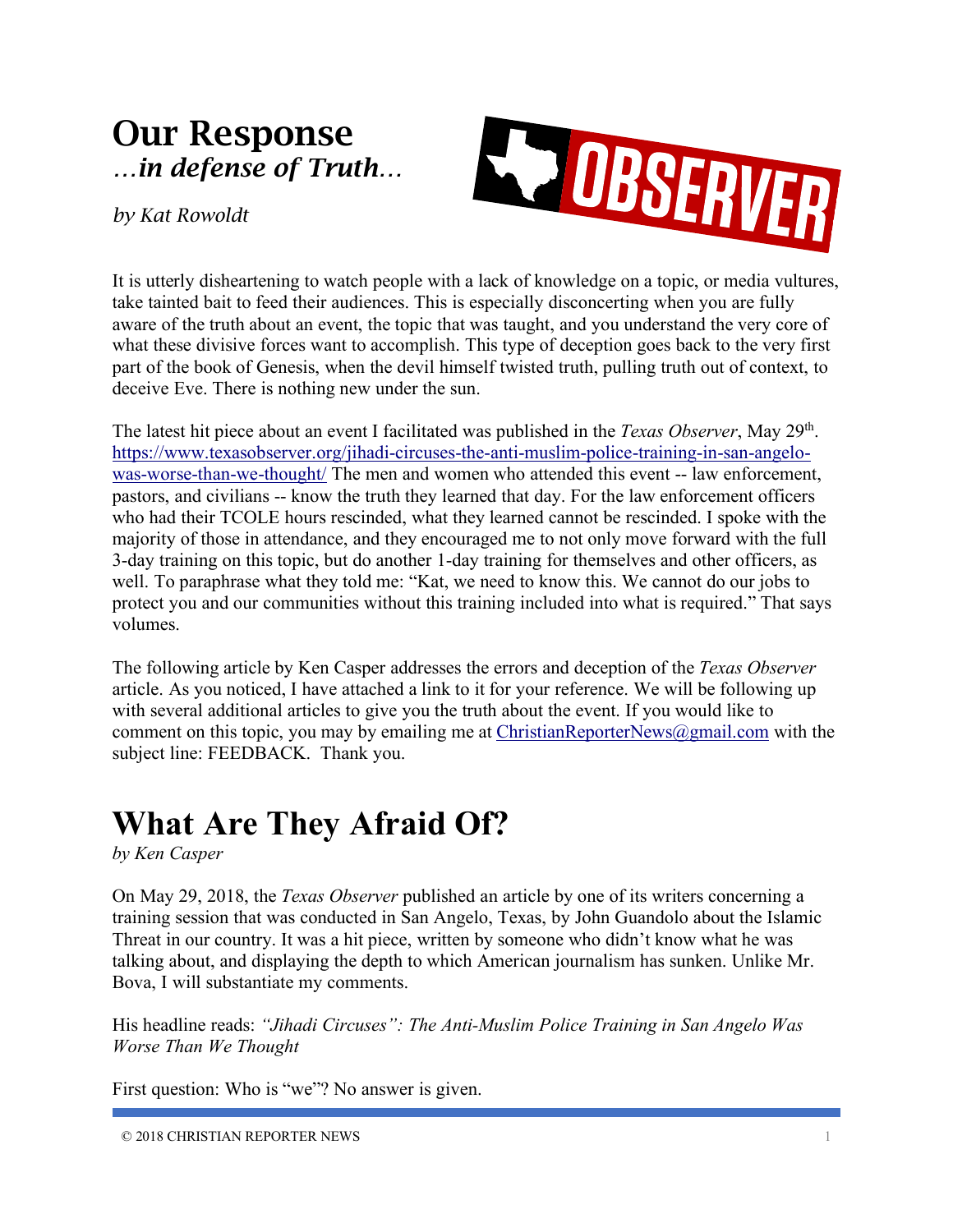Second question: What did "we" expect? Again, no answer. Third question: Worse than what? What is the standard by which this is being judged? No answer to that either.

The next sentence was a quote: *Why is it OK for Muslims to torture?" John Guandolo asked nearly 30 West Texas cops during a May 4 training. "Because Muhammad did it," they answered.*

The intent, it would seem, is to leave the impression that the Q&A is false and vicious. It is neither. The question is valid, and the answer is correct, but that fact is never mentioned.

The writer's lack of objectivity is quite apparent when he refers to John Guandolo as a notorious anti-Muslim. A good journalist would present facts and leave that conclusion to the reader. But this author is not a good journalist, and as I will shortly show, doesn't know facts he could easily have verified with a minimum of research, starting with Google.

Bova then notes that the Texas Commission on Law Enforcement (TCOLE) rejected the training for continuing education credit. He alludes to two letters but doesn't explain that the first letter approved the training, saying it contained "no concerning material that would cause reason to deny continuing education hours for law enforcement attendees." Only after receiving pressure from Muslim advocacy groups did they reverse their decision in a second letter. That's hardly complete or objective reporting. It should have been noted that one of those groups was CAIR, The Council on American Islamic Relations, an un-indicted co-conspirator in the 2008 Holy Land Foundation trial, the largest terrorist conspiracy trial in American history.

Too bad Mr. Bova wasn't curious enough to wonder why there were two letters on the same subject. A few questions, e.g., Who objected? Were their objections valid? could also have raised this report to higher standards.

Twice Mr. Bova refers to a recording of the training session. He states it was made by an employee of TCOLE and reviewed by TCOLE Director Kim Vickers, and that the Observer received a copy of it and the attendance roster through a public information request.

Was the recording made openly? If not, why not? The answer to the first question is no, the recording was not done openly. The answer to the second question is obvious. A request was made at the beginning of the session to turn off all cell phones, so the person recording the audio was aware what he was doing was at least disrespectful and chose to hide it. In fact, the slides and graphics had been turned in and approved by TCOLE before the training began.

The tone of Mr. Bova's report suggests Mr. Guandolo's presentation was inaccurate and biased, yet he never identifies a single false statement or occasion of bias. Twice he reports Guandolo asking the attendees why Muslims engaged in conduct we find abhorrent—the use of torture, marrying a 6-year-old girl—and twice the response is "Because Muhammad did it." That answer is correct, as any imam will tell you.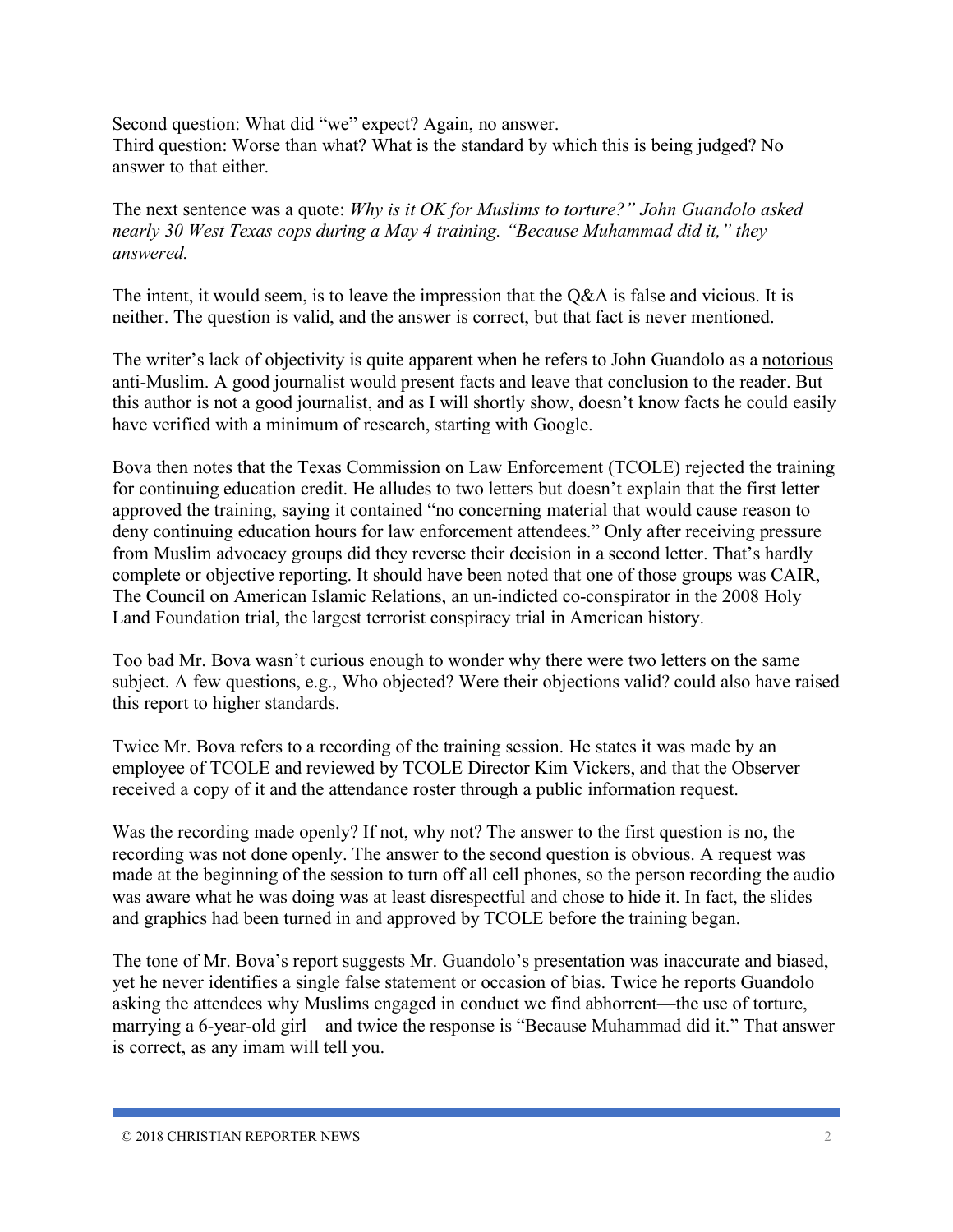On the other hand, Bova makes several misstatements and errors of fact in his article. Twice he reports Guandolo explaining or interpreting 14th century Islamic law. Wrong! Islam was established 1,400 years ago in the  $7<sup>th</sup>$  century. Clearly the reporter doesn't know what he is talking about. This is basic stuff, easily obtained with a few minutes research—or by listening carefully to the recording of the session.

In one paragraph, Bova states: *Guandolo attempted to paint a picture of Islam as a unified, totalitarian system unlike other religions. "There is nothing radical, extreme, orthodox or fundamentalist about the Islamic State," he said, repeatedly claiming that al-Qaida and ISIS accurately represent the entire religion.* These two statements contradict each other. How can Islam be totalitarian unlike any other religion but not be radical and extreme?

Guandolo went on to say, *"many seemingly moderate Muslims will convert into militants when ordered, and that Muslim leaders regularly mislead law enforcement in order to conceal their mission of overthrowing the West."* This statement is also true. Guandolo gave the specific source(s) for it. This is another example of Bova reporting statements that appear to be outrageous without explaining that they are accurate, which is precisely why they are outrageous.

It is important to note Guandolo stated repeatedly that his stance is not anti-Muslim but anti-Islam. It is a critical distinction, yet one Mr. Bova never reported.

Mr. Bova's article is full of inaccuracies (14<sup>th</sup> century Sharia), unsubstantiated value judgments (notorious) and bias (brown-skinned TSA agents). It qualifies him as a propagandist but not a journalist. He has been used, apparently willingly, to defame an honorable man and to subvert the truth.

If, however, Mr. Bova truly believes the slanderous claims he is making, he is passing up a golden opportunity to profit by them. Mr. Guandolo made the offer at the May  $4<sup>th</sup>$  training session, as he does at all his public appearances and on his website at www.understandingthethreat.com/, to pay \$1,000 in cash to anyone who can prove any of his statements about Islam and the threat it poses to the American Way of Life to be false or inaccurate. To date no one has been able to successfully challenge him—including imams and Islamic scholars.

Let's get back to the title of this article: *What are They Afraid of?*

"They" refers to two groups, Muslims and their politically correct promoters. What they are both afraid of is the Truth.

Muslims know Americans will reject Sharia law once they know its content and realize it is completely incompatible with our Constitution and Bill of Rights. We fought a civil war to end slavery. Muslims still practice it—and always will—because the Koran tells them to. We call having sex with a 9-year-old girl pedophilia. But Mohammad did it, so for Muslims it is permissible. We call the sexual abuse and exploitation of minors, referred to as "child grooming," to be the depths of corruption and depravity. Islam, however, has no respect for the humanity of people, even children, who are not Muslim.